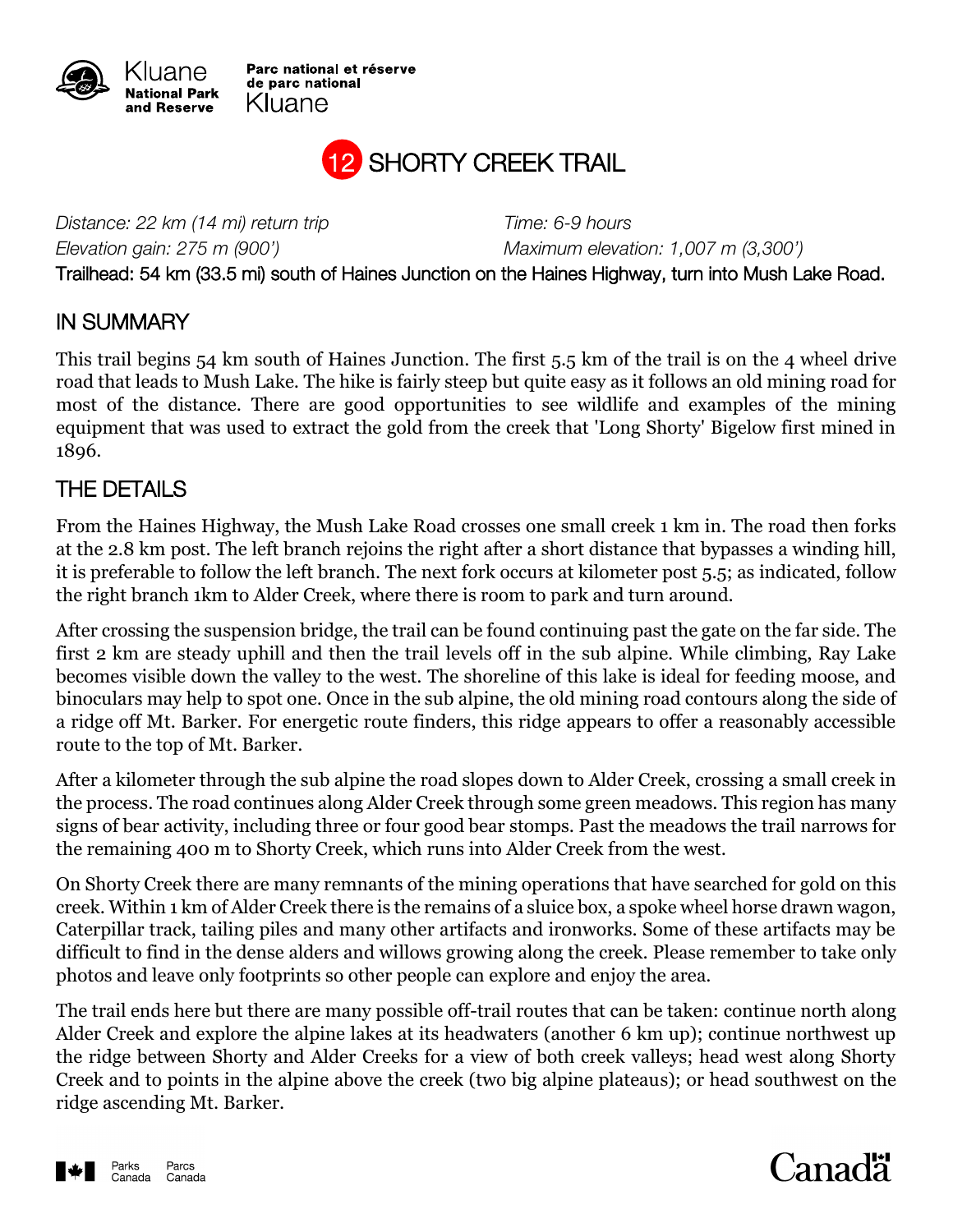## WHAT YOU NEED TO KNOW

Camping is not recommended along the Shorty Creek Trail. There are better areas for camping approximately 4 km further up, beyond the end of the trail. Stay on the south side of Shorty Creek to approximately UTM LB 780 990 (the creek branches here). Continue across the tributary, staying on the south side of Shorty Creek, then through a canyon-like area to an open area good for camping. Please practice low impact/no trace camping.

For all overnight trips in the park Approved Bear Resistant Food Canisters are mandatory (see the link http://www.igbconline.org/index.php/safety-in-grizzly-country/bear-resistant-products/igbc-certified-bear-resistantproducts) and a Wilderness Permit is required, both can be obtained from the Kluane National Park and Reserve Visitor Centre in Haines Junction. For more information, please call 867-634-7207.

Bear sightings are common in this area. Review recommendations for travel within the **YOU ARE IN BEAR COUNTRY** brochure. Please report all bear sightings to the staff at the Visitor Centre.

Cellular telephones do not work in most of the park. Satellite phones or satellite messaging devices are strongly recommended. **For emergencies please call 1-780-852-3100.**

If you need a topo map: Mush Lake 115 A/6.